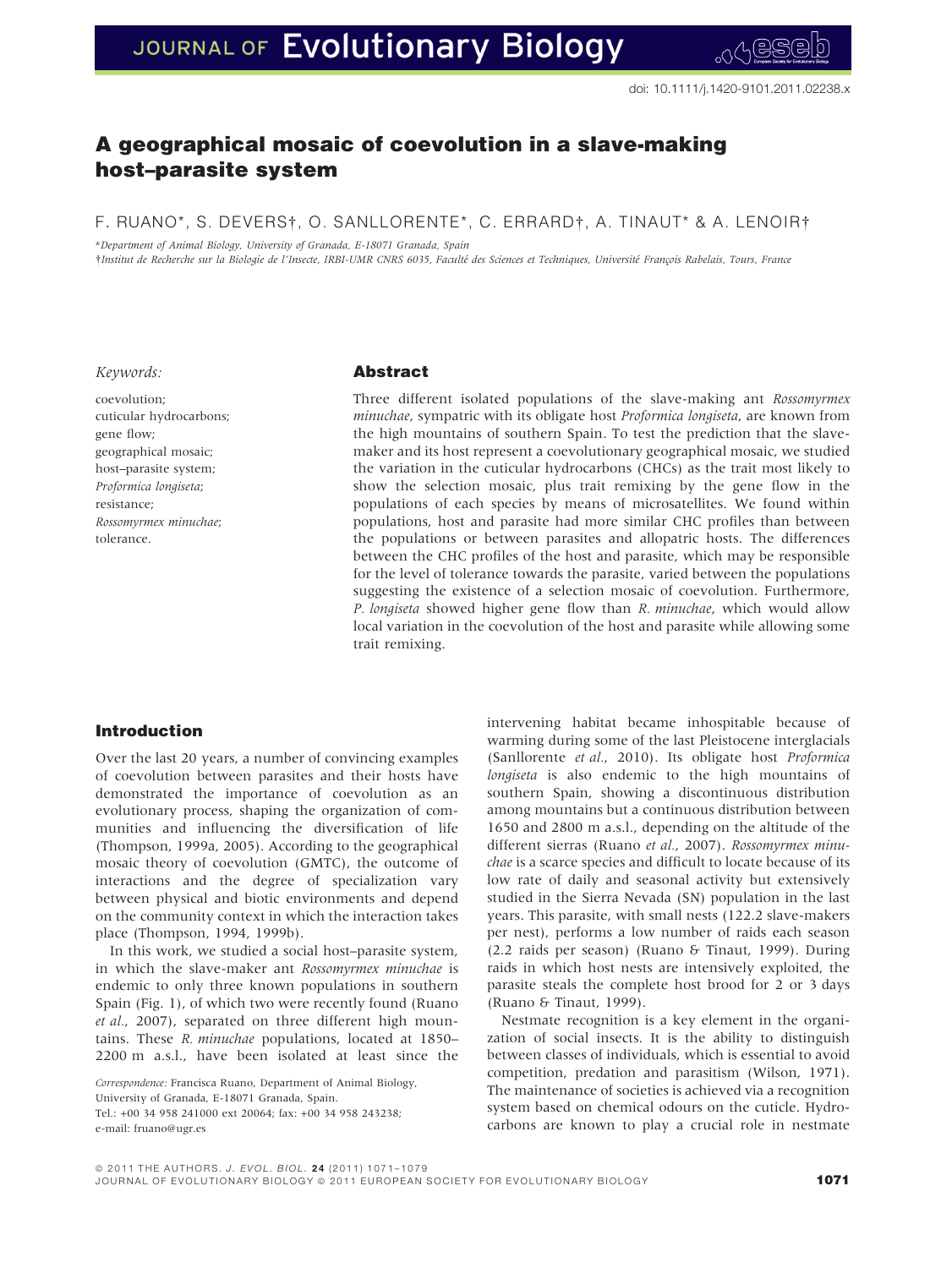

Fig. 1 Location of the three studied populations and six collecting sites of Rossomyrmex minuchae. In dark grey is the continuous distribution of Proformica longiseta in the three high mountains. Different black shapes indicate R. minuchae sampled nests at different collecting sites (F) Filabres [Fuente Alta (FA) and Pinos (P)] Gador, and [Sierra Nevada (SN) 1, SN2, and Casillas Rojas (CR)] SN.

recognition (Lenoir et al., 1999; D'Ettorre et al., 2002; Howard & Blomquist, 2005; Ozaki et al., 2005; Hefetz, 2007; D'Ettorre & Lenoir, 2010) and constitute a speciesspecific chemical signal for some social insects (Copren et al., 2005; Martin et al., 2008). In SN population, the reaction of P. longiseta during raids is not aggressive, not showing resistance (Ruano & Tinaut, 1999; Zamora-Muñoz et al., 2003; Errard et al., 2006). The aggression rate is positively correlated with differences in cuticular hydrocarbons (CHCs). In fact, sympatric free-living P. longiseta showed a higher cuticular profile similarity with the parasite than allopatric populations (Errard et al., 2006), and sympatric P. longiseta showed a lower-thanexpected aggression to its parasite, compared with allopatric P. longiseta, in laboratory confrontations. Moreover, the parasite never injured sympatric P. longiseta workers during laboratory confrontations (0% of killed sympatric ants), but when confronted with allopatric P. longiseta, 56% of host ants were killed or injured (Zamora-Muñoz et al., 2003). This result points out to the evolution of a reduced aggression or nestmate discrimination in the sympatric P. longiseta population of SN by means of increased CHCs similarity, as the only chance of a raided host nest to survive (58% of raided nests survive in SN, F. Ruano & A. Tinaut, unpublished).

This scenario for SN population could be different in each of the other isolated populations. The GMTC predicts differences in the outcome or trajectory of the coevolutionary process among the local communities owing to their composition and strength of ecological selection pressures through competition and resource availability. Gomulkiewicz et al. (2007) proposed some ideas to test the GMTC, to detect (i) coevolutionary hot and cold spots; (ii) a selection mosaic, showing spatial variation in fitness functions describing reciprocal selection; and (iii) trait remixing carried out by gene flow.

- 1 Coevolutionary hot spots (zones of sympatry) and cold spots (zones of allopatry): The GMTC assumes that fitness interactions among species vary geographically in intensity, with regions in which reciprocal selection occurs (hot spots) and other regions in which a species is completely unaffected by the other (cold spots). In obligate host–parasite systems, reciprocal selection is maximal owing to the fact that diffuse coevolution is reduced and interactions are very important and reciprocal, affecting fitness.
- 2 A selection mosaic refers to spatial variation in the interspecific frequency-dependent fitness functions describing reciprocal selection among the interacting species. Among the strategies employed by social parasites to integrate into their host colony are the existence and/or acquisition of similar chemical profiles between the social parasites and their hosts (see Lenoir et al., 2001; Akino, 2008). One of the ways for hosts to evolve resistance is to avoid being parasitized in the first place (Brandt et al., 2005). This can be achieved by reliable enemy recognition, even if this is not completely effective, or even slave rebellion (Achenbach & Foitzik, 2009; Achenbach et al., 2010), thus reducing the overall success of raids. Otherwise, reduction in aggression (Zamora-Muñoz et al., 2003) or tolerance (Svensson & Råberg, 2010) is another possible outcome in these host–parasite systems.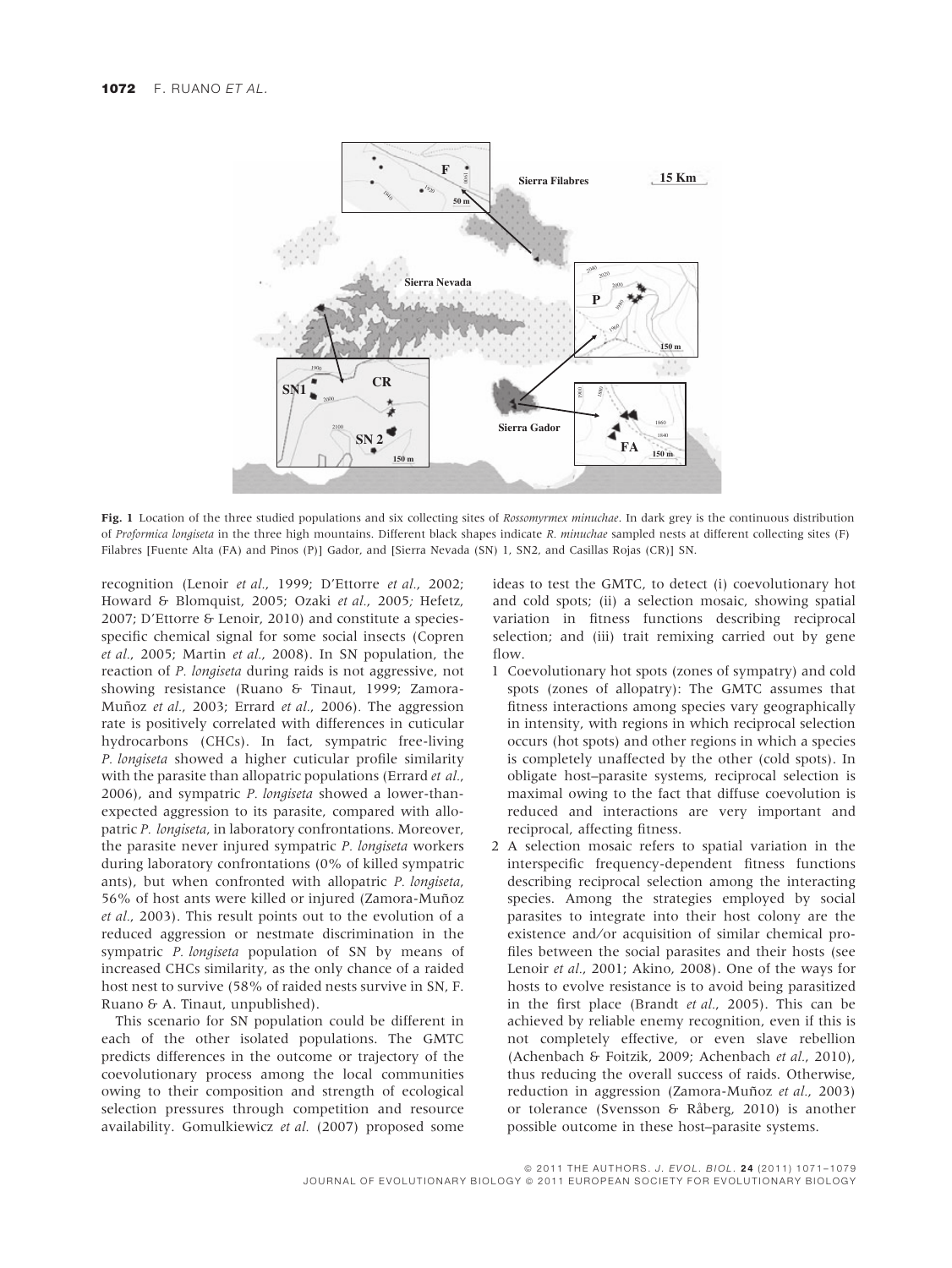- Chemical distances between CHC profiles are good indices to evaluate recognition ability and potential aggression between host and parasites, because differences in CHCs are positively correlated with geographical distances and aggression (Zamora-Muñoz et al., 2003; Errard et al., 2006; Nash et al., 2008; Ugelvig et al., 2008). In this case, we tried to investigate whether a selection mosaic exists in nestmate recognition in the three different sympatric and isolated populations of P. longiseta–R. minuchae host–parasite system interaction, as an indicator of different coevolutionary outcomes. In this study, we test whether the results obtained for the first population (SN, Zamora-Muñoz et al., 2003) are common to the two new populations or whether the differences in the CHCs distances between free-living hosts and parasite are different in each population. These differences could be attributable to different selection pressures acting since Pleistocene separation in the three populations (Sanllorente et al., 2010).
- 3 Trait remixing (Thompson, 2005; Gomulkiewicz et al., 2007): The pattern of this mosaic changes locally with time when the interacting populations change, especially when migration occurs. Some previous studies have pointed out that gene flow is very important for local coevolution as a main source of genetic variation. However, researchers do not agree on the effect of migration on coevolution: some observed that gene flow enables beneficial adaptations at a particular time and space (Forde et al., 2004; Morgan et al., 2005). In patches where the parasite can migrate at a higher rate than the host, the parasite will be locally adapted to its host, and in patches where the host can migrate at a higher rate than the parasite, the host will be locally adapted, whereas if both the species have similar migration rates, no local adaptation is expected (Gandon et al., 1996). Other studies point out that the absence of, or restricted, gene flow is essential for local coevolution, given that migration homogenizes the populations. Thus, selection may be weak in patches where host and parasite overlap, and the widespread species may not be adapted to the other (Nuismer et al., 2003; Nash et al., 2008). We studied whether gene flow exists among R. minuchae and P. longiseta populations using microsatellite markers.

In this work, we tested the GMTC for the three currently known, isolated R. minuchae populations (Ruano et al., 2007) and its host P. longiseta, using both chemical (CHCs) and genetic traits (microsatellites). We predicted that the CHC profiles (cuticular distances) of both the host and parasite are population specific, showing a selection mosaic for this trait, with different degrees of mimicry as evidence for a local mosaic of coevolution taking place in three different areas independently. The outcomes of these interspecific interactions could differ between populations because of different selection pressures (Thompson, 2005) expected after isolation. To determine whether trait remixing for CHCs has taken place, the gene flow (inferred using microsatellites) among the populations for both the species was compared. An asymmetry in the gene flow between the species can elucidate the current situation of the geographical mosaic of coevolution.

# Materials and methods

## Study area and field work

Live ants were collected with an aspirator during summer 2006. Only three populations of this species are known to date: the first one in SN [SN1, SN2 and Casillas Rojas (CR) collecting sites], the second one in Sierra de Gador [Fuente Alta (FA) and Pinos (P) collecting sites] and the last one in Sierra de los Filabres (F). For the R. minuchae nests, we recorded Universal Terminal Mercator (UTM) coordinates using a global positioning system (GPS) (Garmin) and calculated the straight-line distances between the nests by trigonometry. For P. longiseta, a single UTM coordinate per collecting site was recorded, because some inter-nest distances were shorter than the GPS sensitivity (5-m accuracy). The distance between the collecting sites varied from 190 m to 61 km (Table 1). In all these localities, for chemical analyses, we sampled R. minuchae nests with their corresponding P. longiseta slaves and free-living P. longiseta nests. A total of 26 R. minuchae mixed nests and 31 free-living P. longiseta were sampled (Table 2). For genetic analyses, up to five workers per nest were used (23 nests for the parasite: three from SN1, three from SN2, three from CR, four from F, five from FA and five from P collecting sites; and 31 for the host (free-living nests): three from SN1, five from SN2, three from CR, 10 from F, five from FA and five from P).

#### Chemical and genetic analyses

Individual ants were frozen at  $-18$  °C for 1 h and then immersed for 10 min in 1 mL of pentane. The extracts were stored at  $-18$  °C until the analyses were carried out. Cuticular content was identified using pools of at least 20 workers, by combined gas chromatography/mass spectrometry (operating at 70 eV, Turbomass system;

Table 1 Geographical distances in metres between the populations and subpopulations studied: Sierra Nevada (SN1, SN2 and CR), Sierra de Gador (FA and P) and Sierra de Filabres (F).

|                 | FA     | ₽      | F      | SN <sub>1</sub> | SN <sub>2</sub> | CR |
|-----------------|--------|--------|--------|-----------------|-----------------|----|
| FA              | 0      |        |        |                 |                 |    |
| P               | 415    | 0      |        |                 |                 |    |
| F               | 39 559 | 39 146 | 0      |                 |                 |    |
| SN <sub>1</sub> | 61 351 | 61 177 | 60 797 |                 |                 |    |
| SN <sub>2</sub> | 60 734 | 60 557 | 60 315 | 620             | 0               |    |
| <b>CR</b>       | 60 815 | 60 636 | 60 271 | 564             | 190             |    |
|                 |        |        |        |                 |                 |    |

CR, Casillas Rojas; FA, Fuente Alta; P, Pinos.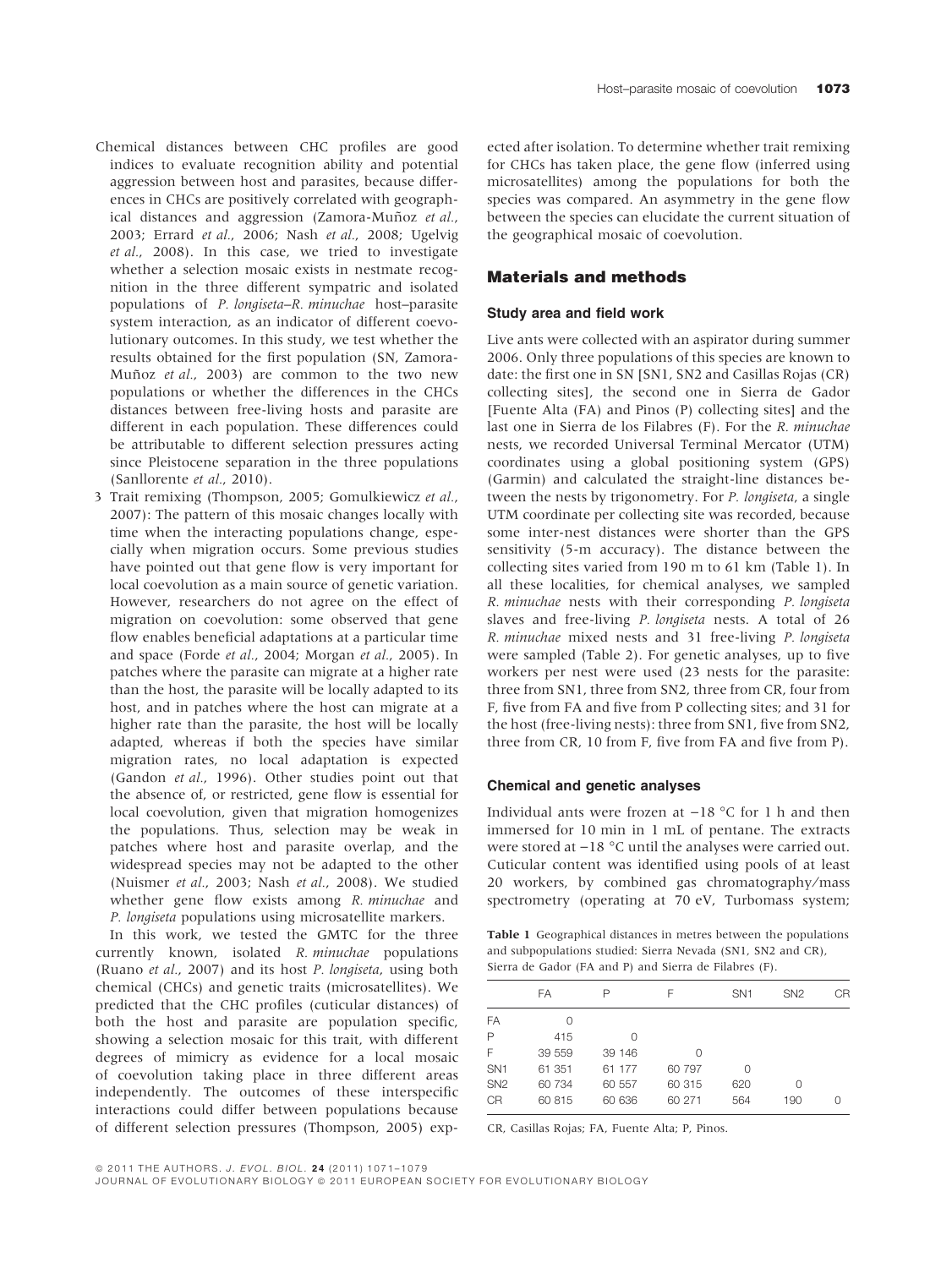| Population    | Localitv        | Rossomyrmex nests (R)    | Enslaved Proformica nests (E) | Free-living Proformica nests (FL)  |
|---------------|-----------------|--------------------------|-------------------------------|------------------------------------|
| Sierra Nevada | SN <sub>1</sub> | 14-17-30 (11)            | 14-17-30 (15)                 | 11-12-13 (15)                      |
| Sierra Nevada | SN <sub>2</sub> | 56-64-65-68 (20)         | 56-64-65-68 (20)              | 11-12-13-14-15 (25)                |
| Sierra Nevada | СR              | $1 - 2 - 3(15)$          | $1 - 2 - 3(15)$               | $1 - 2 - 3(15)$                    |
| Filabres      | E               | $2 - 3 - 4 - 5 - 6$ (25) | $2 - 3 - 4 - 5 - 6$ (25)      | 11-12-13-14-15-16-17-18-19-20 (50) |
| Gador         | FA              | 14-15-17-22-23-24 (30)   | 14-15-17-22-23 (22)           | 11-13-14-15-16 (21)                |
| Gador         | P               | 13-21-24-27-28 (25)      | 13-21-24-27-28 (21)           | 11-13-14-15-16 (25)                |

Table 2 Nest codes and total number of chromatograms (in brackets) used for chemical analyses.

CA, Casillas Rojas; FA, Fuente Alta; P, Pinos.

Perkin-Elmer, Norwalk, CT, USA) using a nonpolar DB-5 fused silica capillary column. The samples were run using a temperature programme from 150  $\degree$ C (2 min of initial hold) to 300  $\mathrm{^{\circ}C}$  at 5 $\mathrm{^{\circ}C}$  min<sup>-1</sup>, with 10 min of final hold. Quantification was by gas chromatography using the same gas chromatograph and temperature programme, but with flame ionization detection. Where possible, five extracts from individual ants were used for each colony. When the individual extracts were not sufficiently concentrated, two or, in some cases, three extracts were pooled. As intracolonial variation was very low, we used the mean percentage of peaks for each colony. Identification of substances was made based on the 23 compounds previously published for R. minuchae and its host in SN (Errard et al., 2006), plus a detailed analysis of additional small peaks.

The total DNA was extracted from the workers using a Puregene DNA Isolation Kit (Gentra Systems). Rossomyrmex workers were genotyped at 11 microsatellite loci: Ccurll, Ccur46, Ccur63b, Ccur76, Ccur89, Ccur99, FEll, FE19, FE21, FE37 and FE51 (Gyllenstrand et al., 2002; Pearcy et al., 2004). Proformica workers were genotyped at seven loci: Ccurl1, Ccur26, Ccur63, Ccur76, FE19, FE37 and FL12 (Chapuisat, 1996). Microsatellites were amplified by PCR in a  $10-\mu$ L reaction containing 2.5 ng of DNA, 0.2 nm of each primer, 0.25 nm of each dNTP, Ix  $MBL<sup>TM</sup>$  buffer, 2.5 mm of of MgCl<sub>2</sub> (overall), 0.5  $\mu$ L of  $MBL^{TM}$  Taq DNA polymerase and 7  $\mu$ L of distilled water. PCR conditions were  $94 °C$  for 3 min to denature the samples, followed by 11 touch-down temperature cycles of denaturing at 94 °C for 15 s, annealing at 55–45 °C for 30 s and extension at  $72 °C$  for 30 s, followed by 30 cycles at 94 °C for 15 s, 50 °C for 15 s and 72 °C for 30 s. The PCR products were genotyped at Unidad de Genómica. SCAI (University of Córdoba) using an ABI3lO sequencer. We scored the genotypes using GENESCAN software v 3.7 (Applied Biosystems, Carlsbad, CA, USA).

#### **Statistics**

As there were great qualitative and quantitative differences in the chemical profiles (too many zeros or very low values), a discriminant analysis was not applicable, and therefore, we performed cluster analysis with Euclidean distances and Ward method on the percentages of all the peaks (see Elmes et al., 2002). As it was not possible to normalize the data, differences in the hydrocarbon composition for free-living hosts and parasites were tested using Kruskal–Wallis analysis. We also performed a principal component analysis (PCA) to assess which hydrocarbons were responsible for group differentiation. The analyses were carried out with STAT-ISTICA 7 for Windows (StatSoft, Tulsa, OK, USA).

Pairwise genetic differentiation  $(F_{ST})$  between R. minuchae nests were calculated with FSTAT 2.9.3.2. (University of Lausanne, Lausanne, Switzerland), and partial Mantel tests (10 000 permutations) were used to correlate geographical, genetic  $(F_{ST}/I - F_{ST})$  and chemical distances.

The differences in the hydrocarbon composition between the colonies and between the populations were quantified using a modification of the standard genetic distance of Nei, as described by Dronnet et al. (2006). Differences in the chemical distance between populations of sympatric free-living P. longiseta and R. minuchae were used as an index of the variation in the current outcome of coevolution from resistance to tolerance (i.e. the selection mosaic in this system).

Rates of gene flow (numbers of dispersers per generation) among the three populations were estimated according to Barton & Slatkin (1986), based on the distribution of rare alleles, using GENEPOP software (University of Montpellier, Montpellier, France; Raymond & Rousset, 1995) in its Web implementation. The estimate was corrected for size from the closest regression line (see Barton & Slatkin, 1986) provided by the program.

# **Results**

## Hot and cold spots

The current distribution of both the species was confirmed by exhaustive sampling around the known populations and in other potential biotopes across the Iberian Peninsula. The host was found to be widely distributed between 1650 and 2900 m a.s.l., but absent below 1650 m, whereas the parasite was confined to 1850–2200 m a.s.l. We consider these areas of overlap as coevolutionary hot spots with strong reciprocal selection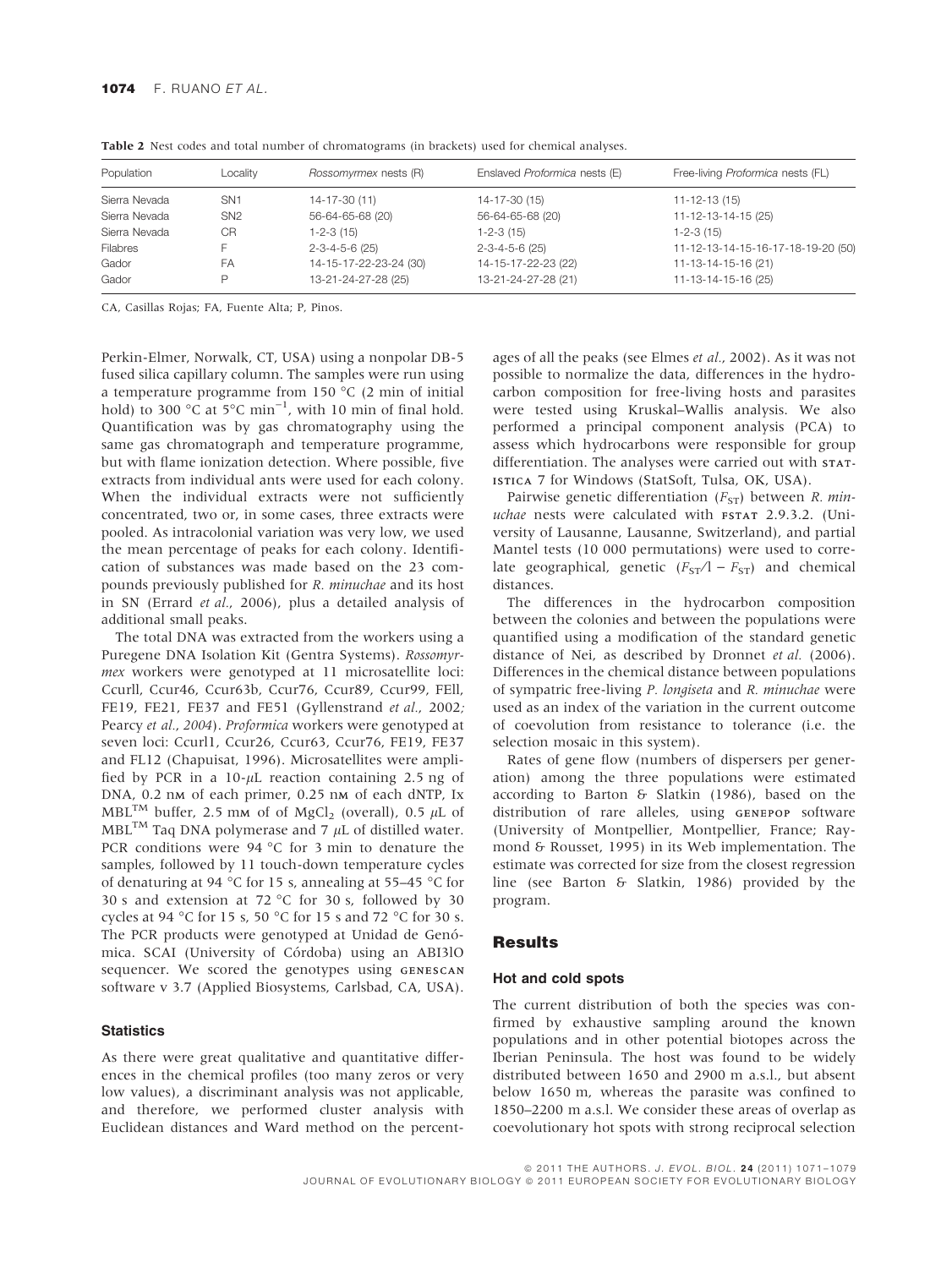because of continuous interaction, whereas areas where the potential host occurs but that are empty of parasites are cold spots (Fig. 1).

#### Selection mosaic

From gas chromatography-mass spectrometry (GC-MS), a total of 46 peaks were identified, including a series of  $n$ alkanes ( $C_{23}$ – $C_{34}$ ) and mono-, di- and trimethyl alkanes (Table S1, Fig. S1). For the SN population, these data confirmed the previous findings of Errard et al. (2006): the major peaks for *R. minuchae* were nonacosane ( $nC_{29}$ , peak 23), 3-MeC<sub>29</sub> (peak 28), 8- + 10-MeC<sub>30</sub> (peak 30), 8,12- + 8,14- DiMe $C_{30}$  (peak 31), 4,8- + 4,10diMe $C_{30}$ (peak 35), 4,10, 12-TriMe $C_{30}$  (peak 37) and  $8,14 +$ 8,16DiMe $C_{32}$  (peak 42). In addition, two alkenes were also found  $(C_{24 : 1}$  and  $C_{26 : 1}$ ) in small quantities. The major peaks (> 5%) were identical in Gador, but completely different in Filabres. In SN and Gador, all the major peaks had more than 28 carbon atoms, whereas in Filabres, some major peaks were also found in the  $C_{24}-C_{28}$  region. The total percentage composition of peaks in the  $C_{24}-C_{28}$  range was 44.86% ( $\pm$ SD 8.65) in Filabres, whereas it was  $14.65\%$  (±6.15) and 23.31% (±8.26) for SN and Gador, respectively (Kruskal–Wallis  $H = 14.34, P < 0.0001$ ; SN vs. Filabres,  $P = 0.0005$ ; Gador vs. Filabres,  $P = 0.06$ ; Gador vs. SN,  $P = 0.18$ ).

Cluster analysis indicated that the three chemotypes of R. minuchae populations appeared clearly separated (Fig. 2). The Filabres chemotype was well separated from Gador and SN mainly owing to the absence of peaks 28  $(3C_{29})$ , 31  $(8,12- +8,14$ diMe $C_{30})$  and 35  $(4,8- +4,10$ diMeCO) and the predominance of short-chain hydro-

carbons (Fig. S2). Furthermore, Gador and SN chemotypes were also differentiated, but only quantitatively.

Exactly, the same groupings were observed when the chemotypes of slaves were added to the cluster analysis, except FA-E27, which was misclassified in the SN group (Fig. 3). This confirms the similarity of the profiles between the slaves and parasites in each of these groups. However, within the same colony, the slave-makers and slaves rarely grouped together in the analysis (only one case, SNl-30) (Fig. 3). This indicates that, in mixed nests, the CHC profiles of slaves and parasites retain some quantitative differences and that CHC profiles of host ants altered after enslaved, as previously documented (Errard et al., 2006).

The CHCs of the potential hosts (free-living nests scattered in the hot spots) clustered into three groups: Filabres were again completely separated, and Gador and SN shared the other two groups (Fig. 4).

The CHC differences between the parasite and freeliving hosts (mean cuticular differences, Nei index), an indicator of the host–parasite recognition ability and of the current outcome of coevolution, were significantly lower in the SN population than in Gador and Filabres, which were similar to each other (Kruskal–Wallis  $H = 9.9$ ,  $P = 0.007$ , Least Significant Difference (LSD) post hoc comparisons) (Fig. 5).

We found a strong positive correlation between chemical and geographical distances across all populations (Mantel test,  $r = 0.56$ ;  $P = 0.01$ ). However, when analysed separately, there was no correlation within Filabres and Gador populations (Mantel test:  $P = 0.44$ ,  $P = 0.90$  respectively) and a negative correlation within



Fig. 2 Cluster analysis (Ward's method using Euclidian distances) based on the cuticular hydrocarbon profiles of Rossomyrmex minuchae (R) in the three isolated populations (F) Filabres [Fuente Alta (FA) and Pinos (P)] Gador, and [Sierra Nevada (SN) 1, SN2, and Casillas Rojas (CR)] SN. Numbers are colony codes.



Fig. 3 Cluster analysis (Ward's method using Euclidian distances) based on the cuticular hydrocarbon profiles of Rossomyrmex minuchae (R) and the slaves (Enslaved Proformica longiseta) (E) in the three isolated populations, (F) Filabres [Fuente Alta (FA) and Pinos (P)] Gador, and [Sierra Nevada (SN) 1, SN2, and Casillas Rojas (CR)] SN. Numbers are colony codes.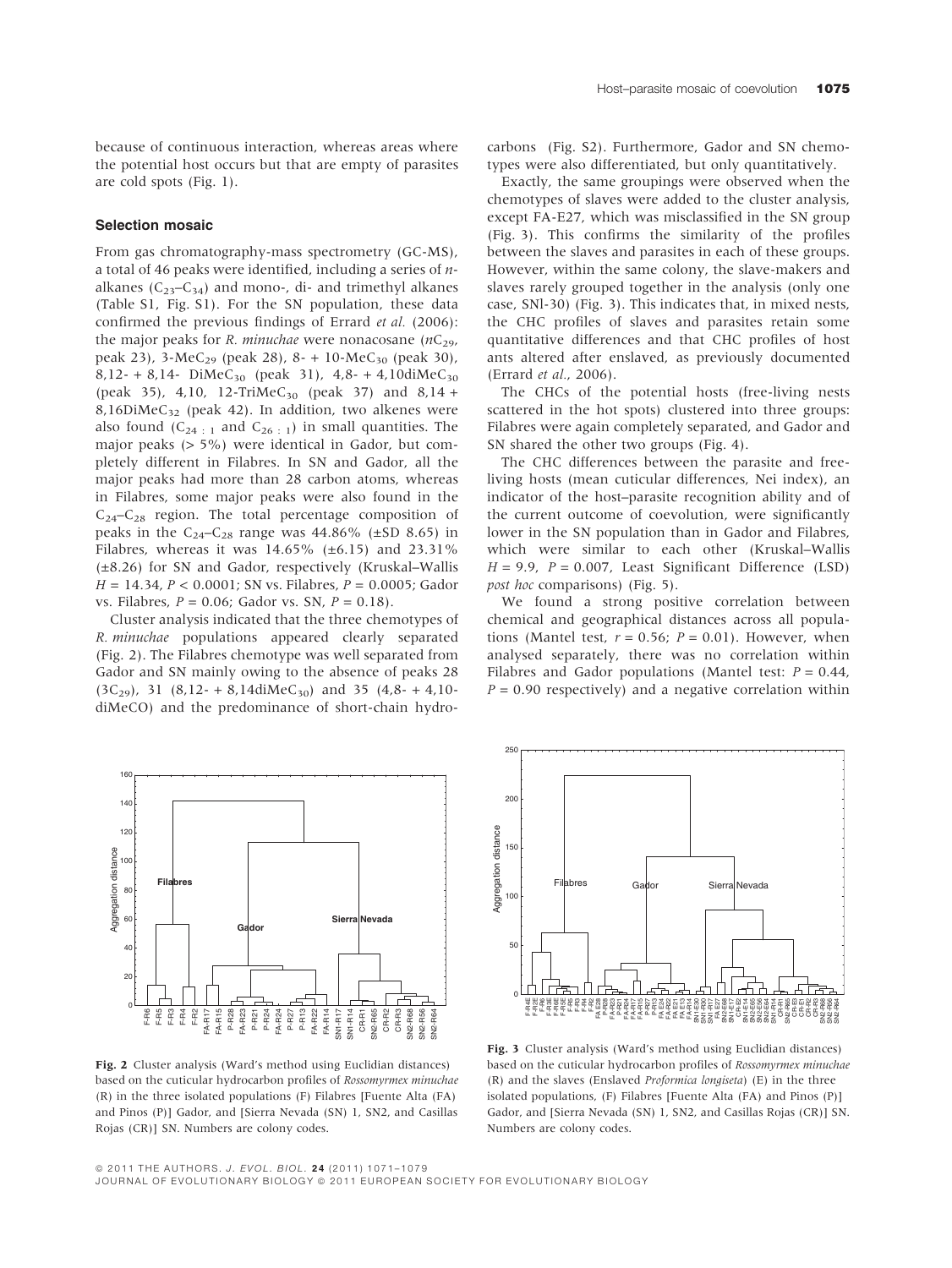

Fig. 4 Cluster analysis (Ward's method using Euclidian distances) based on the cuticular hydrocarbon profiles of free-living (FL) Proformica longiseta from (F) Filabres [Fuente Alta (FA) and Pinos (P)] Gador, and [Sierra Nevada (SN) 1, SN2, and Casillas Rojas (CR)] SN. Numbers are colony codes.



Fig. 5 Mean (±SE) cuticular hydrocarbon differences (Nei Index) between free-living host and parasite nests, compared between populations. The asterisk indicates a significant difference between Sierra Nevada and F (Filabres) + G (Gador) (Kruskal–Wallis test, LSD post hoc comparisons).

SN population ( $r = -0.5$ , Mantel test,  $P < 0.01$ ) because of high distances between collecting sites.

## Trait remixing

The estimated number of R. minuchae migrants between populations per generation after correction for size was 0.076, whereas this value for P. longiseta was 1.538. Although Whitlock & McCauley (1998) warn about the inaccuracy of gene-flow estimates based on indirect measures, such as microsatellite data, they also considered that these estimates are likely to be accurate within certain limits. Considering that the estimated differences in gene flow between R. minuchae and P. longiseta are very high, there is a good probability that they indicate differences in the migration rates between the species.

Across the parasite populations, there were strong positive correlations between CHC profiles and genetic differences (Mantel test,  $r = 0.52$ ;  $P = 0.01$ ), as well as between genetic and geographical distances (Mantel test,  $r = 0.88$ ;  $P = 0.01$ ). However, we found no or less correlation when comparing these variables within populations (chemical and genetic distances: Mantel test, SN  $P = 0.16$ , Filabres  $P = 0.69$ , Gador  $r = 0.38$ ,  $P = 0.02$ ; genetic and geographical distances: SN  $P = 0.35$ , Filabres  $P = 0.27$ , Gador  $r = 0.36$ ,  $P = 0.02$ ), at least for our sample sizes. Nevertheless, population differentiation between the two sample sites in Gador resulted in a low value of differentiation and nonsignificance  $(F<sub>st</sub> = 0.085, P = 0.06)$ . Thus, R. minuchae populations were chemically and genetically differentiated, with population-specific CHC profiles. In contrast, the nests within each sierra were found to be very similar for both the traits.

# **Discussion**

#### Hot and cold spots

The three known populations (SN, Sierra de Gador and Sierra de Filabres) have probably been isolated since the intervening habitat became inhospitable because of a warming period during one of the last Pleistocene interglacial periods (Sanllorente et al., 2010). According to the current distribution of the genus (Tinaut et al., 2008), Rossomyrmex and its Proformica host could have arrived on the Iberian Peninsula during the Pliocene, coinciding with any of the reported invasions of vertebrates from Central Asia (Arribas et al., 2001). It is possible that in the course of the climatic fluctuations of the Pleistocene, their populations migrated up and down the mountains, coming into contact at low altitude during some of the glacial maxima. The degree of differentiation found in our study suggests that the three populations were isolated much earlier than the time since the last glacial maximum (younger Dryas), which was reported to be warmer than the previous ones (Lomolino et al., 2005) and might not have been cold enough to reunite the Rossomyrmex populations. Population differentiation in the Iberian Peninsula during the Pleistocene has also been reported in some species of birds, such as the azure-winged magpie (Fok et al., 2002) and stonechats (Illera et al., 2008) as well as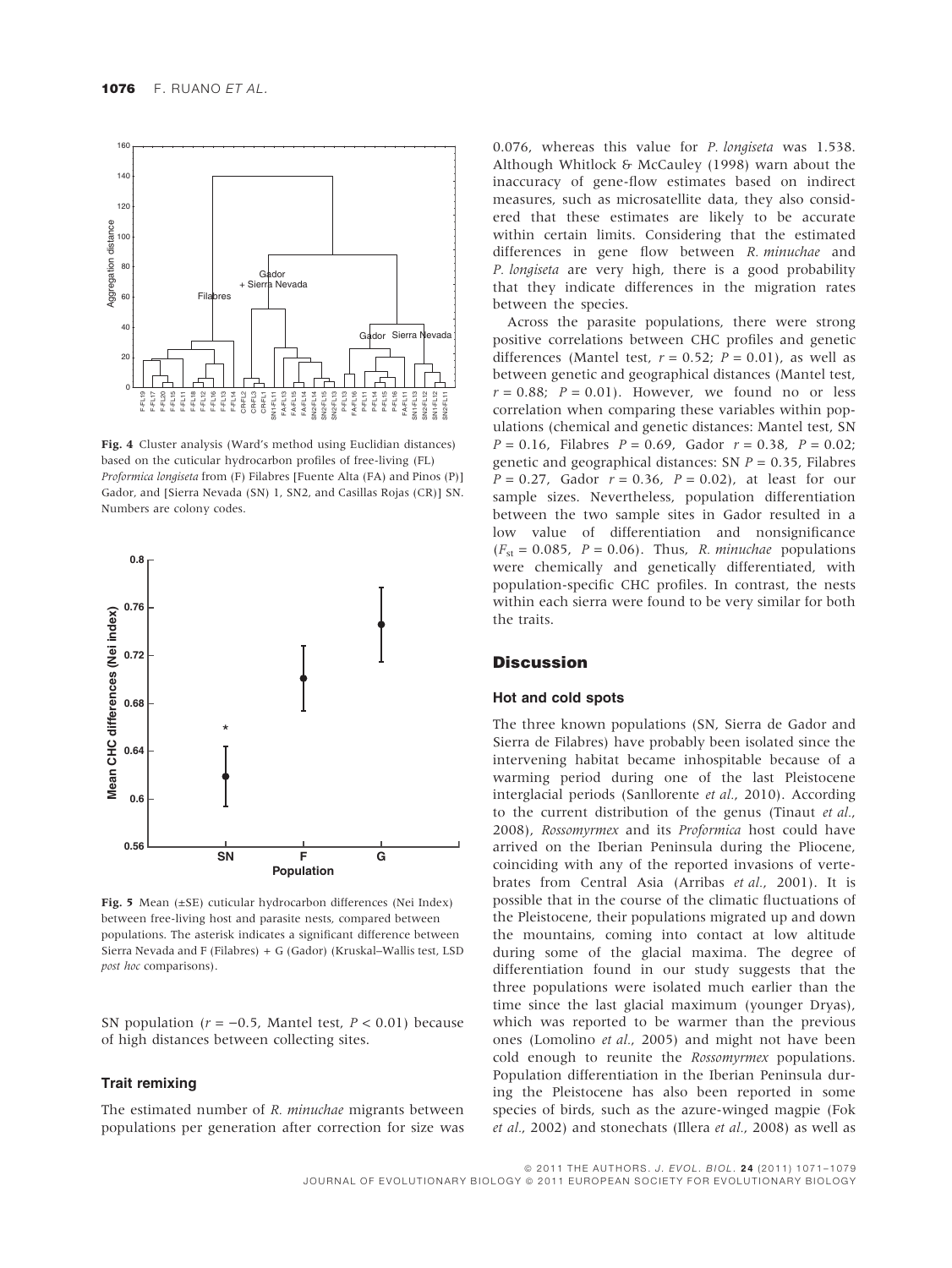among other insects (Ribera & Vogler, 2004; Cánovas et al., 2008).

All these, together with the obligatory parasitism of R. minuchae and the important effect of its raids on host nests that caused the evolution of tolerance in SN population, lead us to assume that sympatric areas are hot spots.

## Selection mosaic

The three R. minuchae populations appeared well differentiated in their hydrocarbon profiles, especially the Filabres population. Furthermore, the CHC distances (Nei distances) between the slave-makers and potential slaves (free-living workers) were significantly different in one population (SN) compared to the other two (Gador and Filabres). The highest similarity in the CHC profiles that we found between the parasite and its sympatric host population in SN may explain the behaviour of sympatric P. longiseta, which are less aggressive towards R. minuchae than allopatric individuals, sampled from an uninfected population in SN separated 5 km apart (Zamora-Muñoz et al., 2003). Reduced aggression or tolerance (Svensson & Ra˚berg, 2010) towards the parasite may be advantageous for P. longiseta, because P. longiseta workers die with high probability when fighting with R. minuchae (Zamora-Muñoz et al., 2003), so that high host aggression could represent a large cost when the nest is under attack. However, when P. longiseta workers did not fight with the parasite, Zamora-Muñoz et al. (2003) found that R. minuchae became less aggressive during raids, allowing the survival of a fragment of the colony, normally including the queen.

Differences in Nei distances between Gador–Filabres to SN may indicate a selection mosaic for CHCs, which may be expressed as different ability of the host to detect and be aggressive against slave-maker invasions in each population, as has been observed in other cases or species (Nash et al., 2008; Ugelvig et al., 2008). Such different host–parasite aggression patterns have been shown between different host species and among populations of the same host species in other host–parasite systems (Bauer et al., 2009).

The hydrocarbon profiles of slave-makers and slaves clustered together in the same population, but rarely in the same colony. This result confirms our previous data for the SN population showing CHC similarity between the host and parasite, increasing after enslavement, but not an exact congruence (Errard et al., 2006), as each species retains small quantitative differences. This supports the observation that in mixed colonies, the host and the parasite are able to differentiate each other inside the colony.

The hydrocarbon profiles of free-living hosts clustered together for SN and Gador populations with respect to Filabres, appearing clearly separated. This probably occurs as a result of highest gene flow between these geographically closest populations, which were isolated after Filabres.

Therefore, host–parasite CHCs in each population are closer together than among populations of the same species, allowing to assume the existence of a unique coevolutionary process in each population.

## Trait remixing

Estimated gene flow was an order of magnitude higher in the host species (P. longiseta) than in the parasite (R. minuchae). The number of migrants of P. longiseta may be somewhat overestimated, because females are wingless, and hence dispersal is carried out mainly by haploid males (Berg et al., 1998). However, gene flow should not be much lower, because this finding is supported by previous studies showing weak genetic differentiation among its populations and the absence of isolation by distance within populations (Fernández-Escudero et al., 2001). In the case of the parasite, males and females are winged and dispersal has been reported for both the sexes (Ruano & Tinaut, 2005), so estimates of gene flow may be more accurate than those for the host. Nevertheless, the great differences in estimates obtained for both the species suggest strong migration restriction for R. minuchae, when compared with P. longiseta.

To determine whether R. minuchae or P. longiseta have adapted their CHCs to each other, the gene flow and the previous results comparing the profiles of allopatric and sympatric host SN populations are crucial. We consider that the strongest selective pressure for P. longiseta must be the presence and host exploitation of the parasite, as environmental conditions are found to be basically the same in all the populations. However, selective environmental conditions may also have played a role in the differentiation of the host–parasite cuticular profiles in each population. An interesting point in this interaction is the isolation of R. minuchae populations when compared with P. longiseta. The main source of variation for the parasite should be genetic drift and/or mutation, whereas gene flow seems to be almost nonexistent. On the other hand, the host species is expected to be more influenced by migration owing to its large distribution range. Thus, our results are in agreement with Gandon et al. (1996), because the species with the highest migration rate (P. longiseta) appears to be locally adapted to the other, at least in SN. This conclusion is also in accordance with the difference in the genetic diversity found in both the species, being lower in the parasite (Sanllorente et al., 2010) than in the host (Fernández-Escudero et al., 2001; O. Sanllorente, F. Ruano & A. Tinaut, unpublished), probably leading to a better adaptation ability in P. longiseta.

Thus, assuming the existence of (i) hot and cold spots, (ii) a selection mosaic in CHC and aggressiveness among the populations and (iii) higher gene flow in P. longiseta than in R. minuchae, reflecting a probable

ª 2011 THE AUTHORS. J. EVOL. BIOL. 2 4 (2011) 1071–1079

JOURNAL OF EVOLUTIONARY BIOLOGY ª 2011 EUROPEAN SOCIETY FOR EVOLUTIONARY BIOLOGY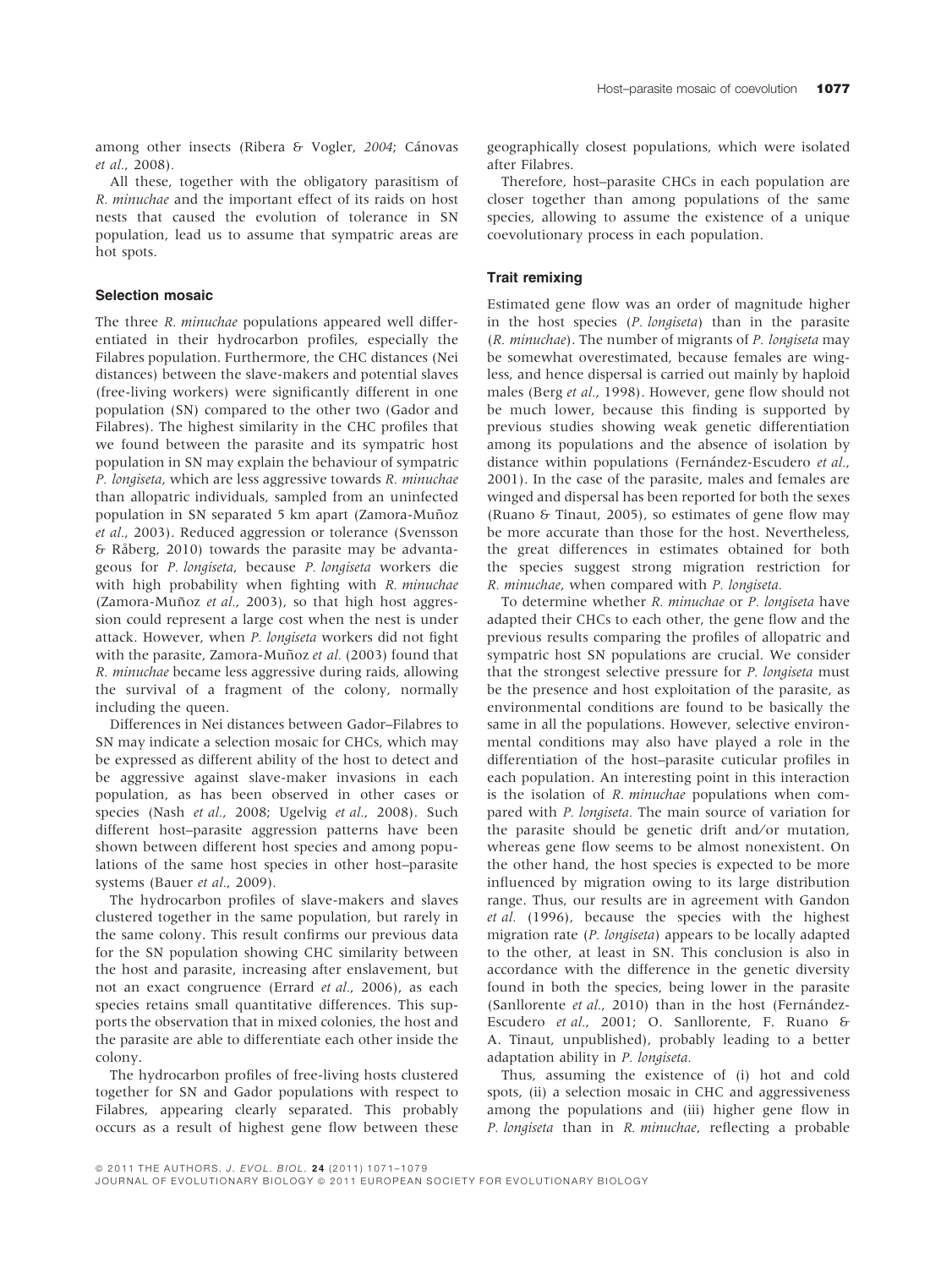better adaptation ability of the host than the parasite, we find evidence to support the hypothesis of a geographical mosaic of coevolution in this host–parasite system. According to this, each host–parasite population is in a different coevolutionary time, as evidenced by the different CHC distances between parasites and hosts in each sierra, which probably produce different host strategies to minimize the effects of parasitism on fitness: from resistance to tolerance.

Therefore, we predict different host–parasite aggression patterns in different populations of the P. longiseta-R. minuchae system, ranging from some kind of resistance or avoidance of parasitism in Gador and Filabres P. longiseta populations to reduction in aggression or tolerance in SN (Zamora-Muñoz et al., 2003), although this needs further experimental assessment.

## Acknowledgments

We thank the directors of the National Park of Sierra Nevada and the Natural Park of Sierra de Baza for allowing us to obtain samples, David Nash for his invaluable help with the manuscript, Patrizia d'Ettorre for her improving commentaries, Alejandra Fernández Zambrano for her field and laboratory help, Oscar Mira, who helped us to improve Fig. 1, and Jean-Philippe Christides for his help with GS-MS. This research was supported by Ministerio de Medio Ambiente, Organismo Autónomo Parques Nacionales, Ref: 78/2003, and a Junta de Andalucia grant to FR.

## **References**

- Achenbach, A. & Foitzik, S. 2009. First evidence for slave rebellion: enslaved ant workers systematically kill the brood of their social parasite Protomognathus americanus. Evolution 63: 1068–1075.
- Achenbach, A., Witte, V. & Foitzik, S. 2010. Brood exchange experiments and chemical analyses shed light on slave rebellion in ants. Behav. Ecol. 21: 948-956.
- Akino, T. 2008. Chemical strategies to deal with ants: a review of mimicry, camouflage, propaganda, and phytomimesis by ants (Hymenoptera: Formicidae) and other arthropods. Myrmecol. News 11: 173–181.
- Arribas, A., Riquelme, J.A., Palmqvist, P., Garrido, G., Hernández, R., Laplana, C. et al. 2001. Un nuevo yacimiento de grandes mamíferos villafranquienses en la cuenca de Guadix-Baza (Granada): Fonelas P-1, primer registro de una fauna próxima al límite Plio-Pleistoceno en la Península Ibérica. Bol. Geol. Min. Madrid 112: 3–34.
- Barton, N.H. & Slatkin, M. 1986. A quasi-equilibrium theory of the distribution of rare alleles in a subdivided population. Heredity 56: 409–415.
- Bauer, S., Witte, V., Böhm, M. & Foitzik, S. 2009. Fight or flight? A geographic mosaic in host reaction and potency of a chemical weapon in the social parasite Harpagoxenus sublaevis. Behav. Ecol. Sociobiol. 64: 45–56.
- Berg, L.M., Lascoux, M. & Pamilo, P. 1998. The infinite island model with sex-differentiated gene flow. Heredity 81: 63–68.
- Brandt, M., Heinze, J., Schmitt, T. & Foitzik, S. 2005. A chemical level in the evolutionary arms race between an ant social parasite and its hosts. J. Evol. Biol. 18: 576–586.
- Cánovas, F., De la Rúa, P., Serrano, J. & Galian, J. 2008. Geographical patterns of mitochondrial DNA variation in Apis mellifera iberiensis (Hymenoptera, Apidae). J. Zool. Syst. Evol. Res. 46: 24–30.
- Chapuisat, M. 1996. Characterization of microsatellite loci in Formica lugubris and their variability in other ant species. Mol.  $Ecol. 5: 599 - 601$ .
- Copren, K.A., Nelson, L.J., Vargo, E.L. & Haverty, M.I. 2005. Phylogenetic analyses of mtDNA sequences corroborate taxonomic designations based on cuticular hydrocarbons in subterranean termites. Mol. Phylogenet. Evol. 35: 689–700.
- D'Ettorre, P., Mondy, N., Lenoir, A. & Errard, C. 2002. Blending in with the crowd: social parasites integrate into their host colonies using a flexible chemical signature. Proc. R. Soc. Lond. B 269: 1911–1918.
- D'Ettorre, P. & Lenoir, A. 2010. Nestmate recognition. In: Ant Ecology (L. Lach, C. Parr & K. Abbott, eds), pp. 194–209. Oxford University Press, Oxford.
- Dronnet, S., Lohou, C., Christidès, J.P. & Bagnères, A.G. 2006. Cuticular hydrocarbon composition reflects genetic relationship among colonies of the introduced termite Reticulitermes santonensis Feytaud. J. Chem. Ecol. 32: 1027-1042.
- Elmes, G.W., Akino, T., Thomas, J.A., Clarke, R.T. & Knapp, J.J. 2002. Interspecific differences in cuticular hydrocarbon profiles of Myrmica ants are sufficiently consistent to explain host specificity by Maculinea (large blue) butterflies. Oecologia 130: 525–535.
- Errard, C., Ruano, F., Richard, F.J., Lenoir, A., Tinaut, A. & Hefetz, A. 2006. Co-evolution-driven cuticular hydrocarbon variation between the slave-making ant Rossomyrmex minuchae and its host Proformica longiseta (Hymenoptera: Formicidae). Chemoecology 16: 235-240.
- Fernández-Escudero, I., Seppa, P. & Pamilo, P. 2001. Dependent colony founding in the ant Proformica longiseta. Insec. Soc. 48: 80–82.
- Fok, K.W., Wade, C.M. & Parkin, D.T. 2002. Inferring the phylogeny of disjunct populations of the azure-winged magpie Cyanopica cyanus from mitochondrial control region sequences. Proc. R. Soc. Lond. B 269: 1671-1679.
- Forde, S.E., Thompson, J.N. & Bohannan, B.J.M. 2004. Adaptation varies through space and time in coevolving host– parasitoid interaction. Nature 431: 841–844.
- Gandon, S., Capowiez, Y., Dubois, Y., Michalakis, Y. & Olivieri, I. 1996. Local adaptation and gene-for-gene coevolution in a metapopulation model. Proc. R. Soc. Lond. B 263: 1003–1009.
- Gomulkiewicz, R., Drown, D.M., Dybdahl, M.F., Godsoe, W., Nuismer, S.L., Pepin, K.M. et al. 2007. Dos and don'ts of testing the geographic mosaic theory of coevolution. Heredity 98: 249–258.
- Gyllenstrand, N., Gertsch, P.J. & Pamilo, P. 2002. Polymorphic microsatellite DNA markers in the ant Formica exsecta. Mol. Ecol. Notes 2: 67–69.
- Hefetz, A. 2007. The evolution of hydrocarbon pheromone parsimony in ants (Hymenoptera: Formicidae) – interplay of colony odor uniformity and odor idiosynchrasy. Myrmecol. News 10: 59–68.
- Howard, R.W. & Blomquist, G.J. 2005. Ecological, behavioral, and biochemical aspects of insect hydrocarbons. Annu. Rev. Entomol. 50: 371–393.